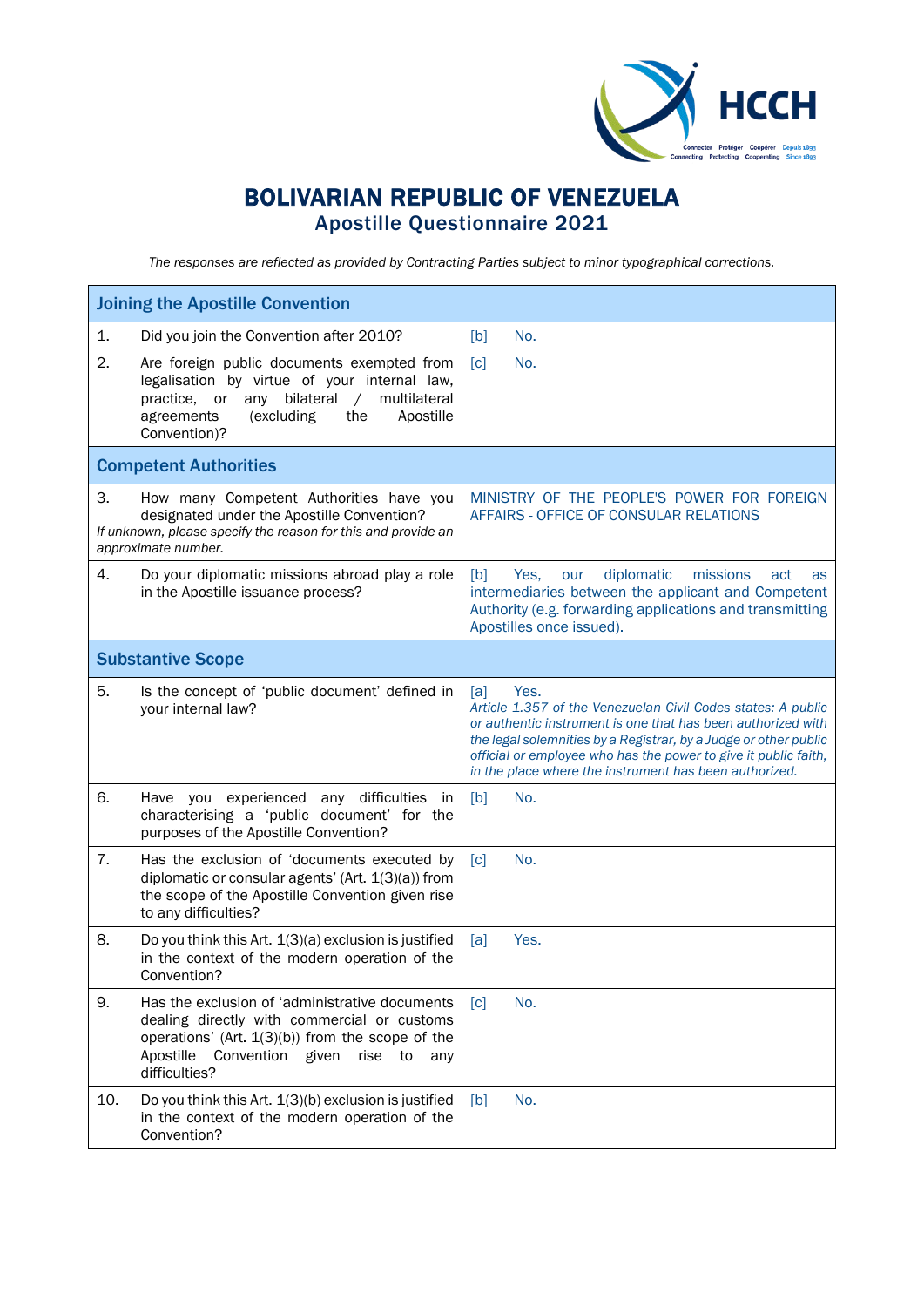| 11.<br>Do you issue (outgoing) or accept (incoming)<br>Apostilles for any of the following categories of<br>document? |                                                                                                                             |                                                                                                                             | <b>Issue</b>                                                                  | Accept |   |
|-----------------------------------------------------------------------------------------------------------------------|-----------------------------------------------------------------------------------------------------------------------------|-----------------------------------------------------------------------------------------------------------------------------|-------------------------------------------------------------------------------|--------|---|
|                                                                                                                       |                                                                                                                             | Certificates of origin                                                                                                      |                                                                               |        |   |
|                                                                                                                       |                                                                                                                             |                                                                                                                             | <b>Export licences</b>                                                        |        |   |
|                                                                                                                       |                                                                                                                             |                                                                                                                             | Import licences                                                               |        |   |
|                                                                                                                       |                                                                                                                             | Health and safety certificates<br>issued by the relevant<br>government authorities or                                       | X                                                                             | X      |   |
|                                                                                                                       |                                                                                                                             |                                                                                                                             | Certificates of products<br>registration                                      | X      | X |
|                                                                                                                       |                                                                                                                             |                                                                                                                             | Certificates of conformity                                                    |        |   |
|                                                                                                                       |                                                                                                                             | End user certificates<br>(i.e. documents certifying that the<br>buyer is the end user of acquired                           |                                                                               |        |   |
|                                                                                                                       |                                                                                                                             |                                                                                                                             | Commercial invoices                                                           |        |   |
|                                                                                                                       | <b>Apostille Process</b>                                                                                                    |                                                                                                                             |                                                                               |        |   |
|                                                                                                                       | <b>Certification of Public Documents</b>                                                                                    |                                                                                                                             |                                                                               |        |   |
| 12.                                                                                                                   | Do any of your public documents require some<br>other intermediate certification<br>before the<br>issuance of an Apostille? | Yes, an intermediate certification is required for<br>[a]<br>some categories of public documents.                           |                                                                               |        |   |
| For Parties that answered yes to Q12.<br>12.1. What categories of public document require                             |                                                                                                                             | Category of public<br>document                                                                                              | Why certification is required                                                 |        |   |
| intermediate certification and why?                                                                                   | <b>EDUCATION</b>                                                                                                            | Because it authenticates the<br>signature and seal of the public<br>document.                                               |                                                                               |        |   |
|                                                                                                                       |                                                                                                                             | <b>CIVIL</b>                                                                                                                | Because it authenticates the<br>signature and seal of the public<br>document. |        |   |
|                                                                                                                       |                                                                                                                             | <b>SANITARY</b><br><b>CONTROLLERS</b><br><b>HIP</b>                                                                         | Because it authenticates the<br>signature and seal of the public<br>document. |        |   |
|                                                                                                                       |                                                                                                                             | <b>EPIDEMIOLOGY</b><br>Because it authenticates the<br>signature and seal of the public<br>document.                        |                                                                               |        |   |
|                                                                                                                       |                                                                                                                             | <b>TRANSPORT</b><br>Because it authenticates the<br>(LAND, AIR AND<br>signature and seal of the public<br>document.<br>SEA) |                                                                               |        |   |
|                                                                                                                       | <b>Requesting an Apostille (Outgoing)</b>                                                                                   |                                                                                                                             |                                                                               |        |   |
| 13.                                                                                                                   | How can an Apostille be requested?                                                                                          | [a]<br>In person.                                                                                                           |                                                                               |        |   |
|                                                                                                                       |                                                                                                                             | [b]<br>By post.                                                                                                             |                                                                               |        |   |
|                                                                                                                       |                                                                                                                             | [c]<br>By email.                                                                                                            |                                                                               |        |   |
|                                                                                                                       |                                                                                                                             | Through a website.<br>[d]                                                                                                   |                                                                               |        | X |
|                                                                                                                       |                                                                                                                             | Other.<br>[e]                                                                                                               |                                                                               |        |   |
| 14.                                                                                                                   | When issuing an Apostille, do you enquire about<br>the State of destination?                                                | [a]                                                                                                                         | Yes, in the application form.                                                 |        |   |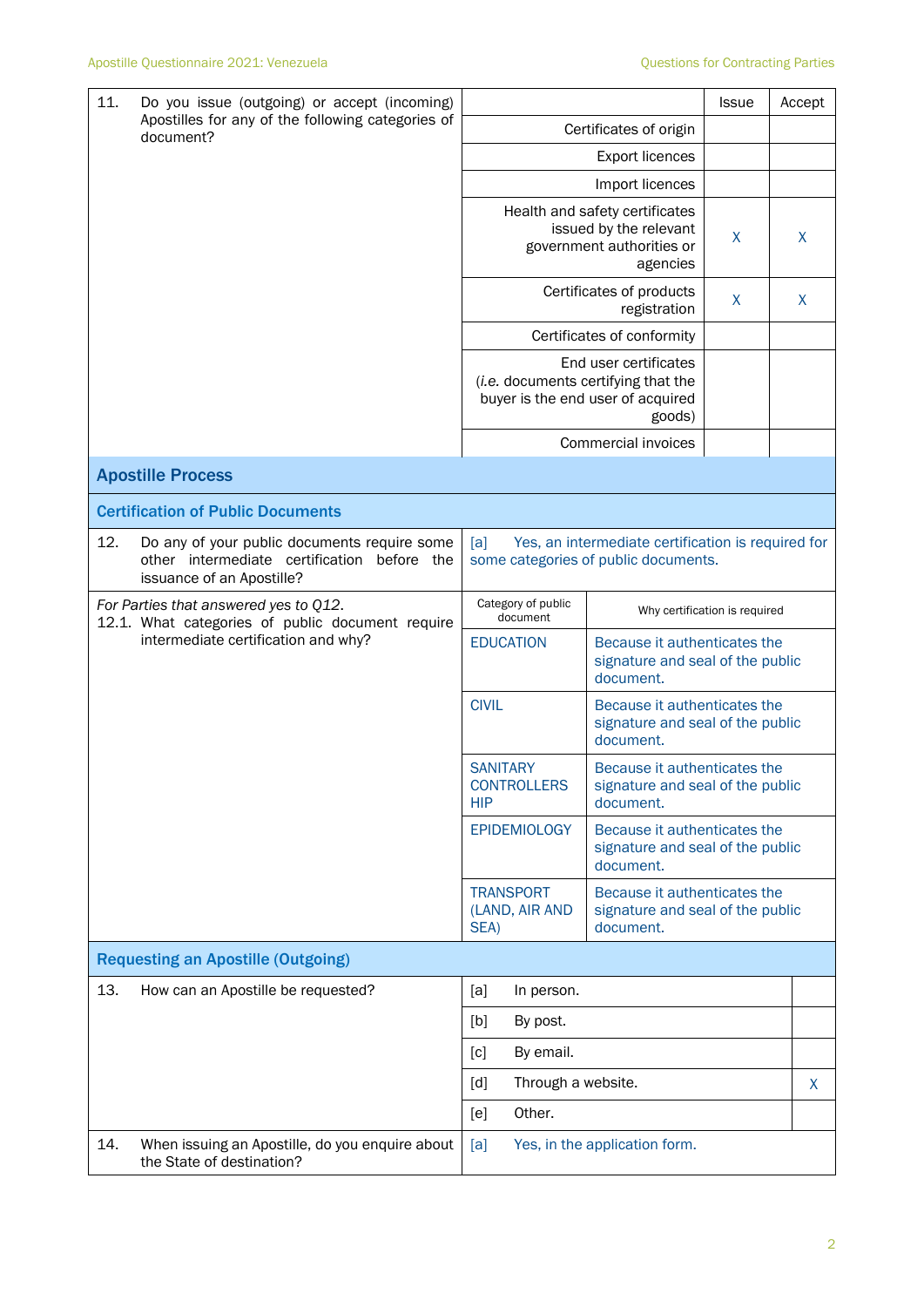| 15. | How long does it take for an Apostille to be<br>issued?                                                                                                                                                                                       | In-person request<br>(paper Apostille)                                                                                                                                                               | Other requests<br>(from the time of<br>receipt) (paper<br>Apostille)                                                       | e-Apostille requests        |    |
|-----|-----------------------------------------------------------------------------------------------------------------------------------------------------------------------------------------------------------------------------------------------|------------------------------------------------------------------------------------------------------------------------------------------------------------------------------------------------------|----------------------------------------------------------------------------------------------------------------------------|-----------------------------|----|
|     |                                                                                                                                                                                                                                               | On the same<br>day                                                                                                                                                                                   | On the same<br>day                                                                                                         | Within five<br>working days |    |
| 16. | Does your Competent Authority impose a fee for<br>issuing an Apostille?                                                                                                                                                                       | No.<br>$\lceil c \rceil$                                                                                                                                                                             |                                                                                                                            |                             |    |
|     | <b>Issuing an Apostille (Outgoing)</b>                                                                                                                                                                                                        |                                                                                                                                                                                                      |                                                                                                                            |                             |    |
| 17. | How is the origin of a public document verified<br>for the purpose of issuing an Apostille (i.e.<br>verification of the authenticity of the signature,<br>the capacity of the signer, and the identity of the<br>seal / stamp (Art. $5(2)$ )? | [b]<br>Multiple Competent Authorities.<br><b>Multiple</b><br>separate<br>databases<br>$\lceil v \rceil$<br>of<br>sample<br>signatures / seals / stamps, some in paper form, some<br>electronic.      |                                                                                                                            |                             |    |
| 18. | How does a Competent Authority address<br>situations where it is unable to verify the origin<br>of the public document?                                                                                                                       | The Competent Authority will contact the issuing<br>[b]<br>authority to confirm authenticity but will not issue the<br>Apostille until the new signature, stamp or seal is added<br>to the database. |                                                                                                                            |                             |    |
| 19. | In what language(s) are the 10 standard items<br>of your Apostilles available?                                                                                                                                                                | $\lceil c \rceil$<br>In three languages.<br>Spanish, French and English.                                                                                                                             |                                                                                                                            |                             |    |
| 20. | In what language(s) are the blank fields of your<br>Apostilles filled in?                                                                                                                                                                     | [a]<br>In one language.<br>Spanish.                                                                                                                                                                  |                                                                                                                            |                             |    |
| 21. | How are the blank fields of your Apostilles filled<br>in?                                                                                                                                                                                     | [b]<br>Using computer software.<br>Through Legalization and Electronic Apostille System (SLAE).                                                                                                      |                                                                                                                            |                             |    |
|     | <b>Apostille Registers</b>                                                                                                                                                                                                                    |                                                                                                                                                                                                      |                                                                                                                            |                             |    |
| 22. | How is your Apostille register, required<br>by<br>Article 7, maintained?                                                                                                                                                                      | [a]<br>$[1]$<br>Register).                                                                                                                                                                           | Single Competent Authority.<br>Electronic form, publicly accessible online (e-                                             |                             |    |
| 23. | What particulars are contained in your Apostille<br>register?                                                                                                                                                                                 | [a]<br>(required).                                                                                                                                                                                   | Number and date of the Apostille                                                                                           |                             | X. |
|     |                                                                                                                                                                                                                                               | [b]<br>(required).                                                                                                                                                                                   | Name and capacity of the person signing<br>the document and $/$ or the name of<br>authority whose seal or stamp is affixed |                             | X  |
|     |                                                                                                                                                                                                                                               | [c]<br>document.                                                                                                                                                                                     | Name and / or type of underlying                                                                                           |                             | X. |
|     |                                                                                                                                                                                                                                               | $\lceil d \rceil$<br>document.                                                                                                                                                                       | Description of the contents of underlying                                                                                  |                             |    |
|     |                                                                                                                                                                                                                                               | [e]                                                                                                                                                                                                  | Name of the applicant.                                                                                                     |                             | X  |
|     |                                                                                                                                                                                                                                               | State of destination.<br>$[f]$                                                                                                                                                                       |                                                                                                                            |                             | X  |
|     |                                                                                                                                                                                                                                               | Copy of the Apostille.<br>[g]                                                                                                                                                                        |                                                                                                                            |                             |    |
|     |                                                                                                                                                                                                                                               | [h]                                                                                                                                                                                                  | Copy of the underlying document.                                                                                           |                             |    |
|     |                                                                                                                                                                                                                                               | Other.<br>[i]<br>Verification Code.<br>QR Bar Code.                                                                                                                                                  |                                                                                                                            |                             | X. |
| 24. | Is there a limit to how long records can be<br>retained on the Apostille register?                                                                                                                                                            | $\lceil d \rceil$<br>No.                                                                                                                                                                             |                                                                                                                            |                             |    |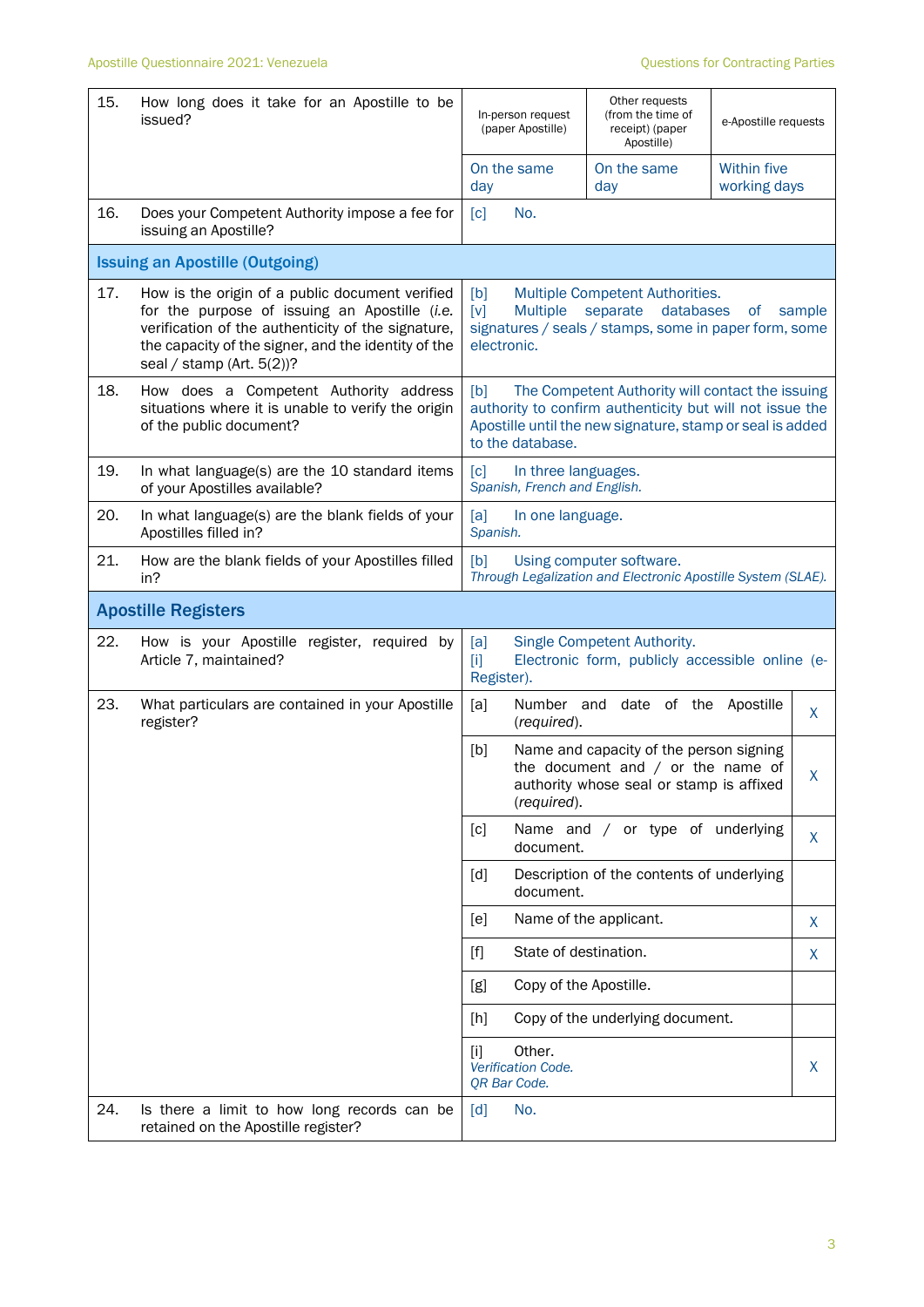| 25. | If your register is not publicly accessible, how<br>frequently do your Competent Authorities<br>receive requests to verify an Apostille they have<br>issued in the register?                   | [g]                                                                                                                                                                                                                                                                                                                                                                                                                                                                                                                                                                                                                                                                                                                                                                                                                                                                                                                                                                                                                                                                                                                                                                                                                                                                                                                                | Not applicable, register is publicly accessible.                                                                          |   |
|-----|------------------------------------------------------------------------------------------------------------------------------------------------------------------------------------------------|------------------------------------------------------------------------------------------------------------------------------------------------------------------------------------------------------------------------------------------------------------------------------------------------------------------------------------------------------------------------------------------------------------------------------------------------------------------------------------------------------------------------------------------------------------------------------------------------------------------------------------------------------------------------------------------------------------------------------------------------------------------------------------------------------------------------------------------------------------------------------------------------------------------------------------------------------------------------------------------------------------------------------------------------------------------------------------------------------------------------------------------------------------------------------------------------------------------------------------------------------------------------------------------------------------------------------------|---------------------------------------------------------------------------------------------------------------------------|---|
|     | <b>Technology &amp; the e-APP</b>                                                                                                                                                              |                                                                                                                                                                                                                                                                                                                                                                                                                                                                                                                                                                                                                                                                                                                                                                                                                                                                                                                                                                                                                                                                                                                                                                                                                                                                                                                                    |                                                                                                                           |   |
| 26. | Under your internal law, do you recognise<br>electronic / digital signatures as functionally<br>equivalent to handwritten signatures (i.e. can a<br>public document be signed electronically)? | Yes.<br>[a]<br>Law on Data MEssages and Electronic Sigantures, since<br>February 10th., 2001<br>The purpose of the Law is to grant and recognise the<br>effectiveness and legal value to the Electronic Signature, to<br>the Data Message and to all intelligible information in<br>electronic format, regardless of its material support,<br>attributable to natural or legal persons, public or private, as<br>well as to regulate all matters relating to Certification,<br>Certification Service Providers and Electronic Certificates.<br>This Law shall be applicable to Data Messages and Electronic<br>Signatures, regardless of their technological characteristics<br>or the technological developments that may occur in the<br>future. To this end, its rules shall be progressively developed<br>and interpreted, with a view to recognising the validity and<br>evidentiary effectiveness of Electronic Data Messages and<br>Electronic Signatures.<br>The certification referred to in this Law does not exclude<br>compliance with the formalities of public or private, or the<br>formalities of public registration or authentication that, in<br>accordance with the law, certain legal acts or transactions<br>require.<br>http://www.conatel.gob.ve/wp-<br>content/uploads/2014/10/PDF-Ley-sobre-Mensajes-de- |                                                                                                                           |   |
| 27. | Under your internal law, are public documents<br>executed, or able to be executed, in electronic<br>form (whether or not they are to be used abroad<br>under the Convention)?                  | [a]                                                                                                                                                                                                                                                                                                                                                                                                                                                                                                                                                                                                                                                                                                                                                                                                                                                                                                                                                                                                                                                                                                                                                                                                                                                                                                                                | Datos-y-Firmas-Electronicas.pdf<br>Yes.                                                                                   |   |
|     | For Parties that answered yes to Q27.<br>27.1. What categories of public documents are                                                                                                         | [a]                                                                                                                                                                                                                                                                                                                                                                                                                                                                                                                                                                                                                                                                                                                                                                                                                                                                                                                                                                                                                                                                                                                                                                                                                                                                                                                                | All public documents.                                                                                                     |   |
|     | executed, or able to be executed, in electronic<br>form (whether or not they are to be used abroad<br>under the Convention)?                                                                   | [b]                                                                                                                                                                                                                                                                                                                                                                                                                                                                                                                                                                                                                                                                                                                                                                                                                                                                                                                                                                                                                                                                                                                                                                                                                                                                                                                                | Civil status documents (e.g. birth, death<br>and<br>marriage<br>certificates)<br>and<br>certificates of non-impediment.   |   |
|     |                                                                                                                                                                                                | [c]                                                                                                                                                                                                                                                                                                                                                                                                                                                                                                                                                                                                                                                                                                                                                                                                                                                                                                                                                                                                                                                                                                                                                                                                                                                                                                                                | Other<br>administrative<br>documents<br>(including decisions from administrative<br>tribunals or decision-making bodies). |   |
|     |                                                                                                                                                                                                | [d]                                                                                                                                                                                                                                                                                                                                                                                                                                                                                                                                                                                                                                                                                                                                                                                                                                                                                                                                                                                                                                                                                                                                                                                                                                                                                                                                | Extracts from commercial registers and<br>other registers.                                                                |   |
|     |                                                                                                                                                                                                | [e]                                                                                                                                                                                                                                                                                                                                                                                                                                                                                                                                                                                                                                                                                                                                                                                                                                                                                                                                                                                                                                                                                                                                                                                                                                                                                                                                | Notarial authentications of signatures.                                                                                   |   |
|     |                                                                                                                                                                                                | $[f]$                                                                                                                                                                                                                                                                                                                                                                                                                                                                                                                                                                                                                                                                                                                                                                                                                                                                                                                                                                                                                                                                                                                                                                                                                                                                                                                              | Other notarial acts.                                                                                                      |   |
|     |                                                                                                                                                                                                | [g]                                                                                                                                                                                                                                                                                                                                                                                                                                                                                                                                                                                                                                                                                                                                                                                                                                                                                                                                                                                                                                                                                                                                                                                                                                                                                                                                | Diplomas<br>other<br>education<br>and<br>documents.                                                                       | X |
|     |                                                                                                                                                                                                | [h]                                                                                                                                                                                                                                                                                                                                                                                                                                                                                                                                                                                                                                                                                                                                                                                                                                                                                                                                                                                                                                                                                                                                                                                                                                                                                                                                | Court documents, including judgments.                                                                                     |   |
|     |                                                                                                                                                                                                | $[1]$                                                                                                                                                                                                                                                                                                                                                                                                                                                                                                                                                                                                                                                                                                                                                                                                                                                                                                                                                                                                                                                                                                                                                                                                                                                                                                                              | Patents or other documents pertaining to<br>intellectual property rights.                                                 |   |
|     |                                                                                                                                                                                                | [j]                                                                                                                                                                                                                                                                                                                                                                                                                                                                                                                                                                                                                                                                                                                                                                                                                                                                                                                                                                                                                                                                                                                                                                                                                                                                                                                                | Documents relating to adoptions.                                                                                          |   |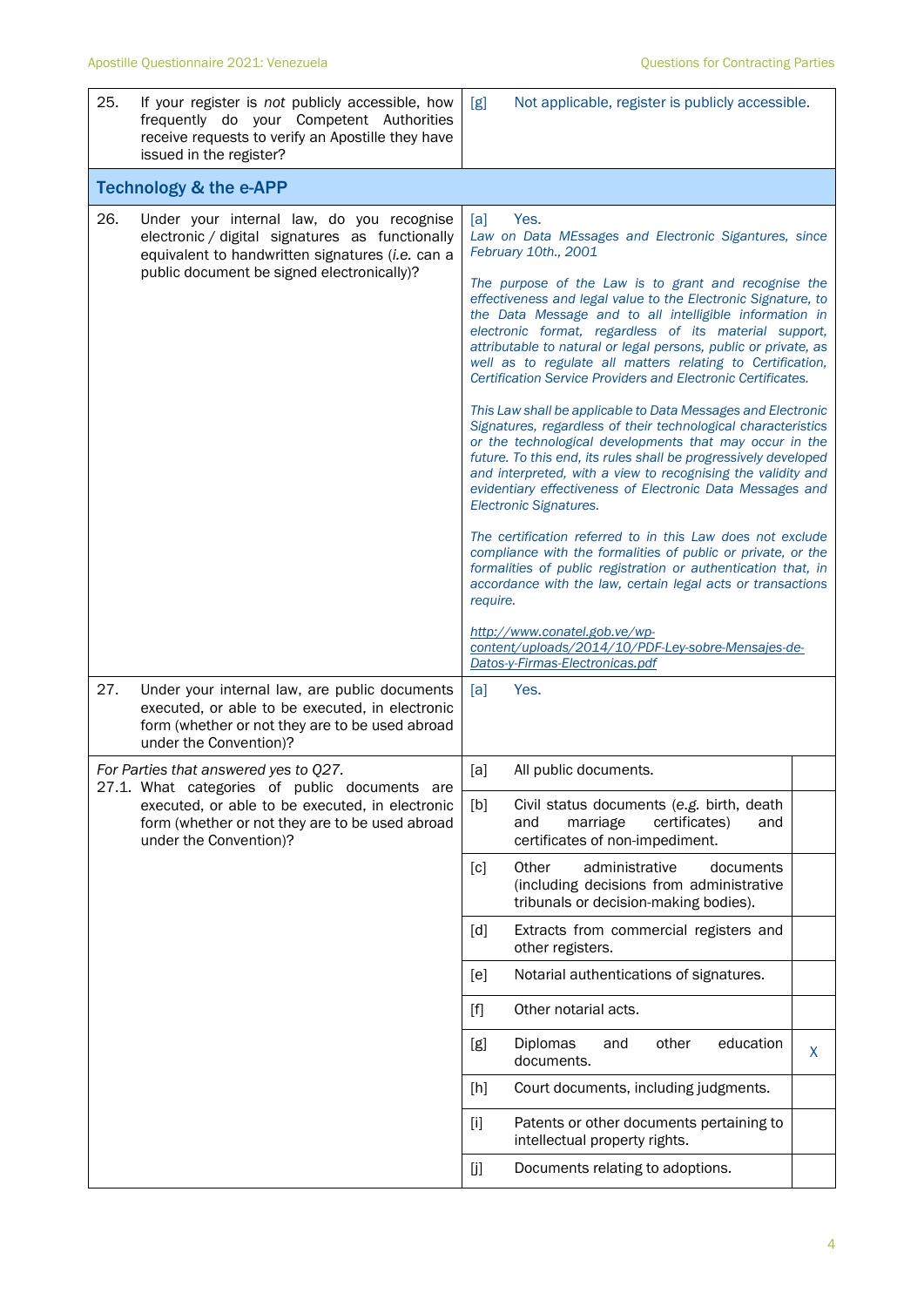|                                                                                                                                                                                                                             | Translations.<br>[k]                           |  |
|-----------------------------------------------------------------------------------------------------------------------------------------------------------------------------------------------------------------------------|------------------------------------------------|--|
|                                                                                                                                                                                                                             | Medical or health certificates.<br>$[1]$<br>X. |  |
|                                                                                                                                                                                                                             | Criminal records.<br>$\lceil m \rceil$<br>X    |  |
|                                                                                                                                                                                                                             | Import or export licences.<br>[n]              |  |
|                                                                                                                                                                                                                             | Certificates of origin.<br>[0]                 |  |
|                                                                                                                                                                                                                             | Certificates of conformity.<br>[p]             |  |
|                                                                                                                                                                                                                             | Other.<br>[q]                                  |  |
| For Parties that answered yes to Q27.<br>27.2. Approximately what percentage of your public<br>documents are originally executed in electronic<br>form (whether or not they are to be used abroad<br>under the Convention)? | 18,30%                                         |  |
| 28.<br>Do you issue e-Apostilles?                                                                                                                                                                                           | Yes.<br>[a]                                    |  |
| For Parties that answered yes to Q28.<br>28.3. Under your internal law, which of the following<br>do you consider public documents for the<br>purpose of issuing e-Apostilles?                                              | Electronic public documents.<br>[a]            |  |
| For Parties that answered yes to Q28.<br>28.4. How is an e-Apostille signed (i.e. what technology<br>electronic / digital<br>used<br>to<br>apply<br>is<br>an<br>signature)?                                                 | [a]<br>A government-built certificate.         |  |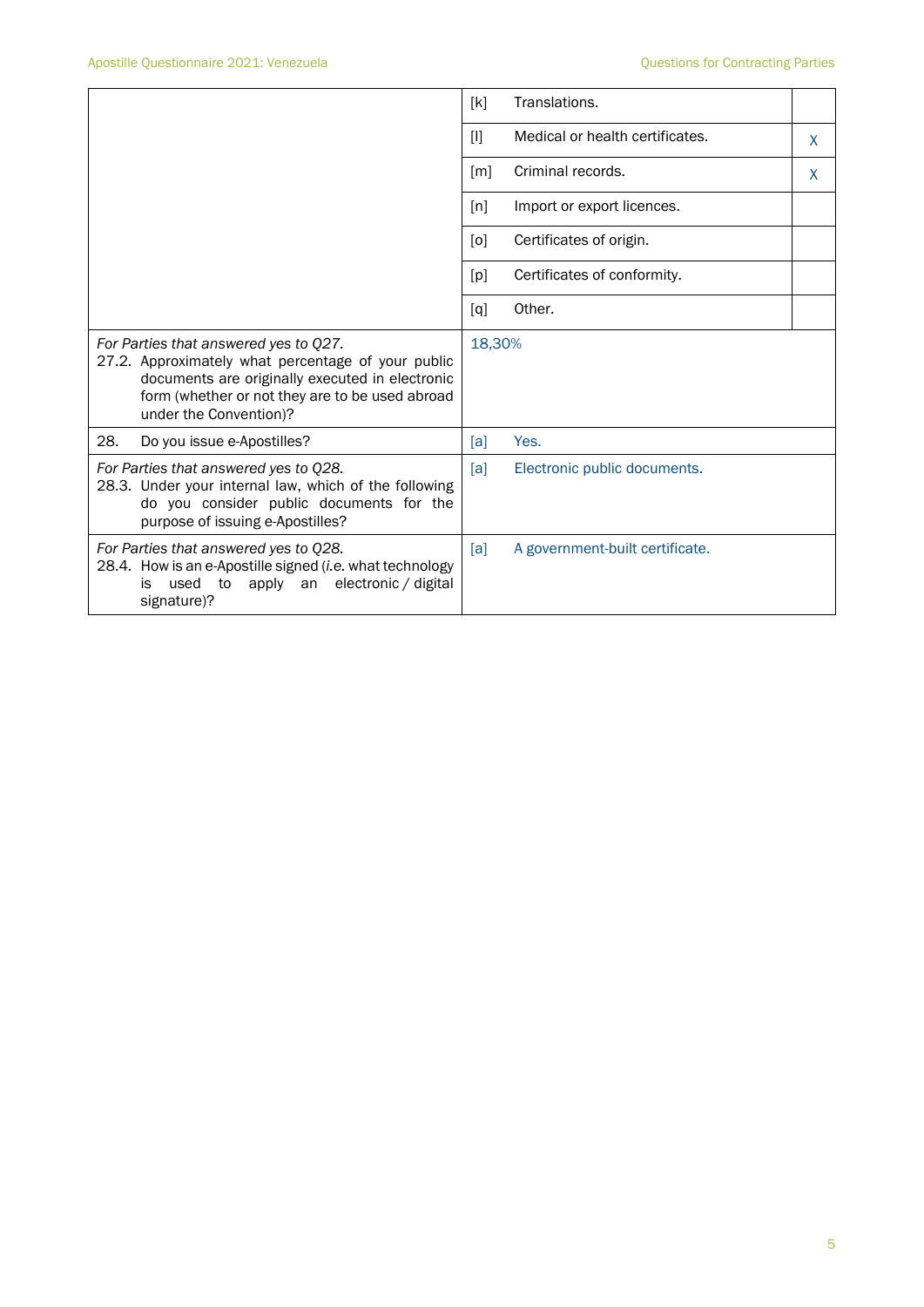| For Parties that answered yes to Q28.<br>28.5. How is an e-Apostille affixed to / associated with<br>the underlying public document to ensure it is<br>not tampered with? | Several levels of security are used to ensure that an<br>e-Apostille is not altered in its pre and post generation<br>process and there is a verification and identification<br>process if it has been altered after its issuance, this<br>through the consultation portal or through any<br>electronic signature verification system, below is a brief<br>explanation of these levels and security processes:                                                                                                                                                                                                                                                                                                                                                                                       |
|---------------------------------------------------------------------------------------------------------------------------------------------------------------------------|------------------------------------------------------------------------------------------------------------------------------------------------------------------------------------------------------------------------------------------------------------------------------------------------------------------------------------------------------------------------------------------------------------------------------------------------------------------------------------------------------------------------------------------------------------------------------------------------------------------------------------------------------------------------------------------------------------------------------------------------------------------------------------------------------|
|                                                                                                                                                                           | 1- Relational structure and data replication:<br>The electronic legalization and apostille system does<br>not allow any modification by any user, and if for any<br>reason of brute force or direct access to the servers an<br>alteration is executed, it would have to be modified in<br>the different replicas and match the Checksum that is<br>saved as verification data, if this objective of<br>modification is not achieved in a coherent manner with<br>the data structure and replica, the consultation in the<br>platform of an e-Apostille with this type of alteration<br>generates an invalid apostille message.                                                                                                                                                                      |
|                                                                                                                                                                           | 2- Validation through webservice with underlying public<br>document issuing institutions:<br>The e-Apostille is a digital file in .PDF format<br>electronically signed and composed of two pages, the<br>first one is based on an exact copy of the underlying<br>public document that has been requested by the<br>e-Apostille system to the system of the institution that<br>issued such underlying public document and the<br>second one is the apostille.<br>In the process of building an e-Apostille, a virtual<br>private network (VPN) is used as a means of<br>transmission for the verification of the data, generating<br>a direct relationship between both systems without<br>human intervention, which makes it difficult to alter any<br>alteration in the process of generating it. |
|                                                                                                                                                                           | 3- Electronic signature: Once the e-Apostille is<br>electronically signed, a Checksum is generated and<br>stored in the data structure and replica to be used as<br>one of the verification elements when checking the<br>authenticity of an e-Apostille in the validation portal.                                                                                                                                                                                                                                                                                                                                                                                                                                                                                                                   |
| For Parties that answered yes to Q28.<br>28.6. Once issued, how is the e-Apostille transmitted<br>to the applicant?                                                       | Other.<br>[e]<br>1.- Via email (regular).<br>2.- Through electronic transmission via online platform<br>administered by the government.                                                                                                                                                                                                                                                                                                                                                                                                                                                                                                                                                                                                                                                              |
| 29.<br>Are your authorities<br>equipped to accept<br>incoming e-Apostilles?                                                                                               | Yes, all e-Apostilles can be processed.<br>[a]                                                                                                                                                                                                                                                                                                                                                                                                                                                                                                                                                                                                                                                                                                                                                       |
| 30.<br>Do you maintain an e-Register?                                                                                                                                     | Yes.<br>[a]                                                                                                                                                                                                                                                                                                                                                                                                                                                                                                                                                                                                                                                                                                                                                                                          |
| For Parties that answered yes to Q30.<br>30.2. What technology is used to maintain your<br>e-Register?                                                                    | A government-built platform.<br>[a]                                                                                                                                                                                                                                                                                                                                                                                                                                                                                                                                                                                                                                                                                                                                                                  |
| 31.<br>Have you been in contact with other Competent<br>Authorities that operate an e-APP component<br>and exchanged information and / or relevant<br>experience?         | No.<br>[b]                                                                                                                                                                                                                                                                                                                                                                                                                                                                                                                                                                                                                                                                                                                                                                                           |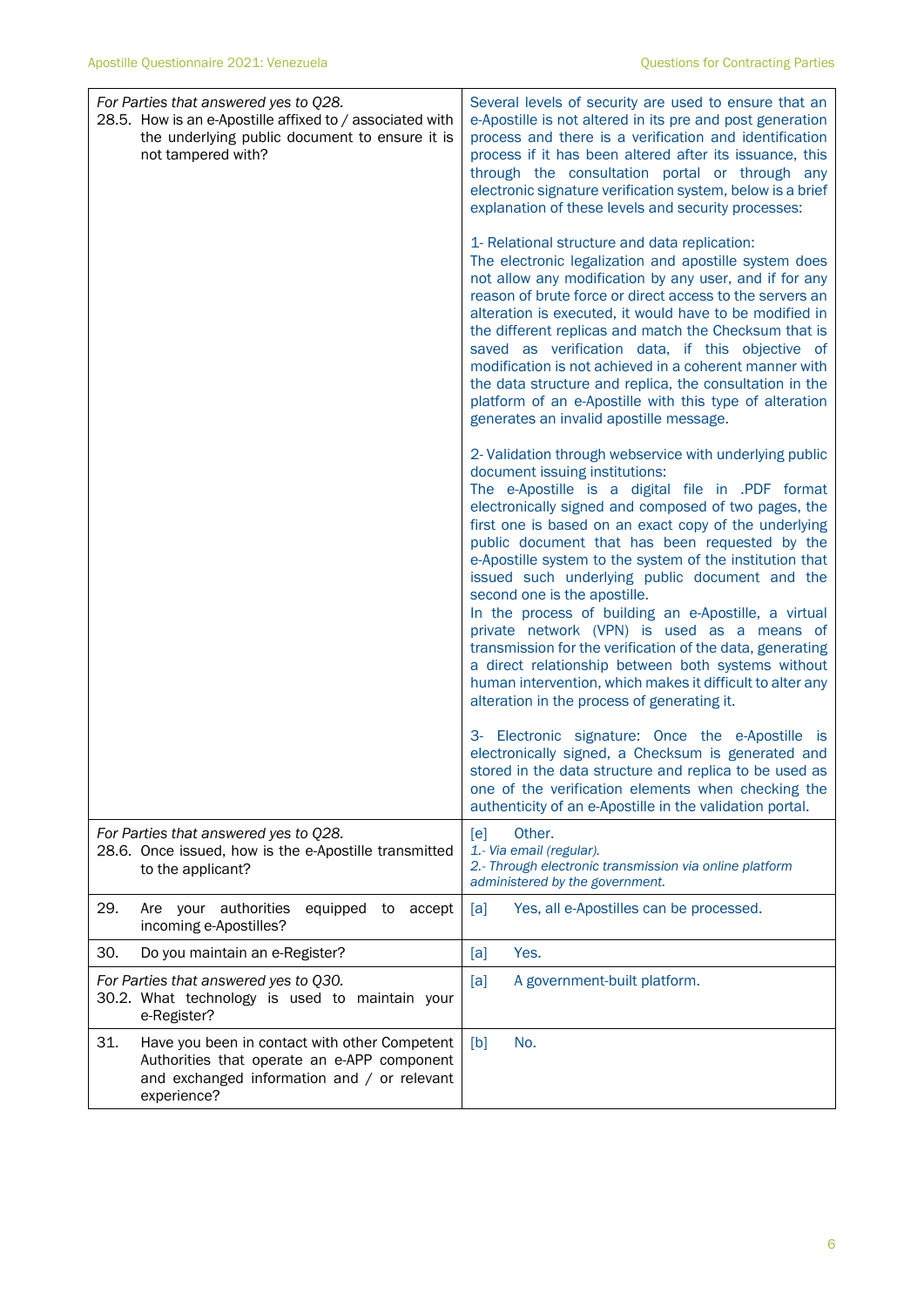|                                                                                                              | <b>Issues with Apostilles</b>                                                                                                                            |                                                                                                                                                                                                                  |                                                                                                     |   |
|--------------------------------------------------------------------------------------------------------------|----------------------------------------------------------------------------------------------------------------------------------------------------------|------------------------------------------------------------------------------------------------------------------------------------------------------------------------------------------------------------------|-----------------------------------------------------------------------------------------------------|---|
| 32.                                                                                                          | Has an Apostille <i>issued</i> by your Competent<br>Authority ever been refused by the authorities of<br>another Contracting Party on the following      | [a]                                                                                                                                                                                                              | Form requirements (e.g. square-shaped,<br>sides of at least nine centimetres, border,<br>ink, etc). |   |
|                                                                                                              | grounds:                                                                                                                                                 | [b]                                                                                                                                                                                                              | The manner in which the Apostille was<br>affixed / attached to the underlying<br>document.          |   |
|                                                                                                              |                                                                                                                                                          | [c]                                                                                                                                                                                                              | The Apostille was not signed.                                                                       |   |
|                                                                                                              |                                                                                                                                                          | $\lceil d \rceil$                                                                                                                                                                                                | One<br>0f<br>the<br>standard<br>or<br>more<br>informational items were not filled in.               |   |
|                                                                                                              |                                                                                                                                                          | [e]                                                                                                                                                                                                              | The Apostille was in electronic form (an<br>e-Apostille).                                           | X |
|                                                                                                              |                                                                                                                                                          | $[f]$                                                                                                                                                                                                            | The underlying public document was in<br>electronic form.                                           | X |
|                                                                                                              |                                                                                                                                                          | [g]                                                                                                                                                                                                              | The underlying public document had<br>expired / was not issued within a certain<br>timeframe.       | X |
|                                                                                                              |                                                                                                                                                          | [h]                                                                                                                                                                                                              | The underlying document was not a<br>public document under the law of the<br>destination.           |   |
|                                                                                                              |                                                                                                                                                          | $[1]$                                                                                                                                                                                                            | Other.                                                                                              |   |
|                                                                                                              |                                                                                                                                                          | [j]                                                                                                                                                                                                              | Unknown.                                                                                            |   |
|                                                                                                              |                                                                                                                                                          | [k]                                                                                                                                                                                                              | No / Not applicable.                                                                                |   |
| For Parties that answered other than "No" to Q32.<br>32.1. If an Apostille was rejected, what action did you |                                                                                                                                                          | [a]                                                                                                                                                                                                              | The Apostille was reissued.                                                                         |   |
|                                                                                                              | take?                                                                                                                                                    | [b]                                                                                                                                                                                                              | Contacted the receiving authority.                                                                  |   |
|                                                                                                              |                                                                                                                                                          | [c]                                                                                                                                                                                                              | Contacted the Competent Authority of the<br>place of destination.                                   |   |
|                                                                                                              |                                                                                                                                                          | $\lceil d \rceil$                                                                                                                                                                                                | Contacted nearest diplomatic mission of<br>the place of destination.                                | X |
|                                                                                                              |                                                                                                                                                          | [e]                                                                                                                                                                                                              | Contacted<br>diplomatic<br>mission<br>own<br>accredited to the place of destination.                |   |
|                                                                                                              |                                                                                                                                                          | [f]                                                                                                                                                                                                              | Contacted the Permanent Bureau.                                                                     |   |
|                                                                                                              |                                                                                                                                                          | [g]                                                                                                                                                                                                              | No action taken.                                                                                    |   |
|                                                                                                              |                                                                                                                                                          | [h]                                                                                                                                                                                                              | Other.                                                                                              |   |
|                                                                                                              |                                                                                                                                                          | $[1]$                                                                                                                                                                                                            | Unknown.                                                                                            |   |
| 33.                                                                                                          | Has your Competent Authority ever been<br>requested by external Competent Authorities to<br>certify or confirm your procedure for issuing<br>Apostilles? | [a]<br>Yes.<br>The Embassy of Norway accredited to the Bolivarian Republic<br>of Venezuela requested information on the apostille process<br>through the Electronic Legalization and Apostille System.<br>(SLAE) |                                                                                                     |   |
| 34.                                                                                                          | Has an Apostille <i>received</i> by your authorities<br>ever been refused on the following grounds:                                                      | [a]                                                                                                                                                                                                              | The issuing State was not a Contracting<br>Party to the Apostille Convention.                       |   |